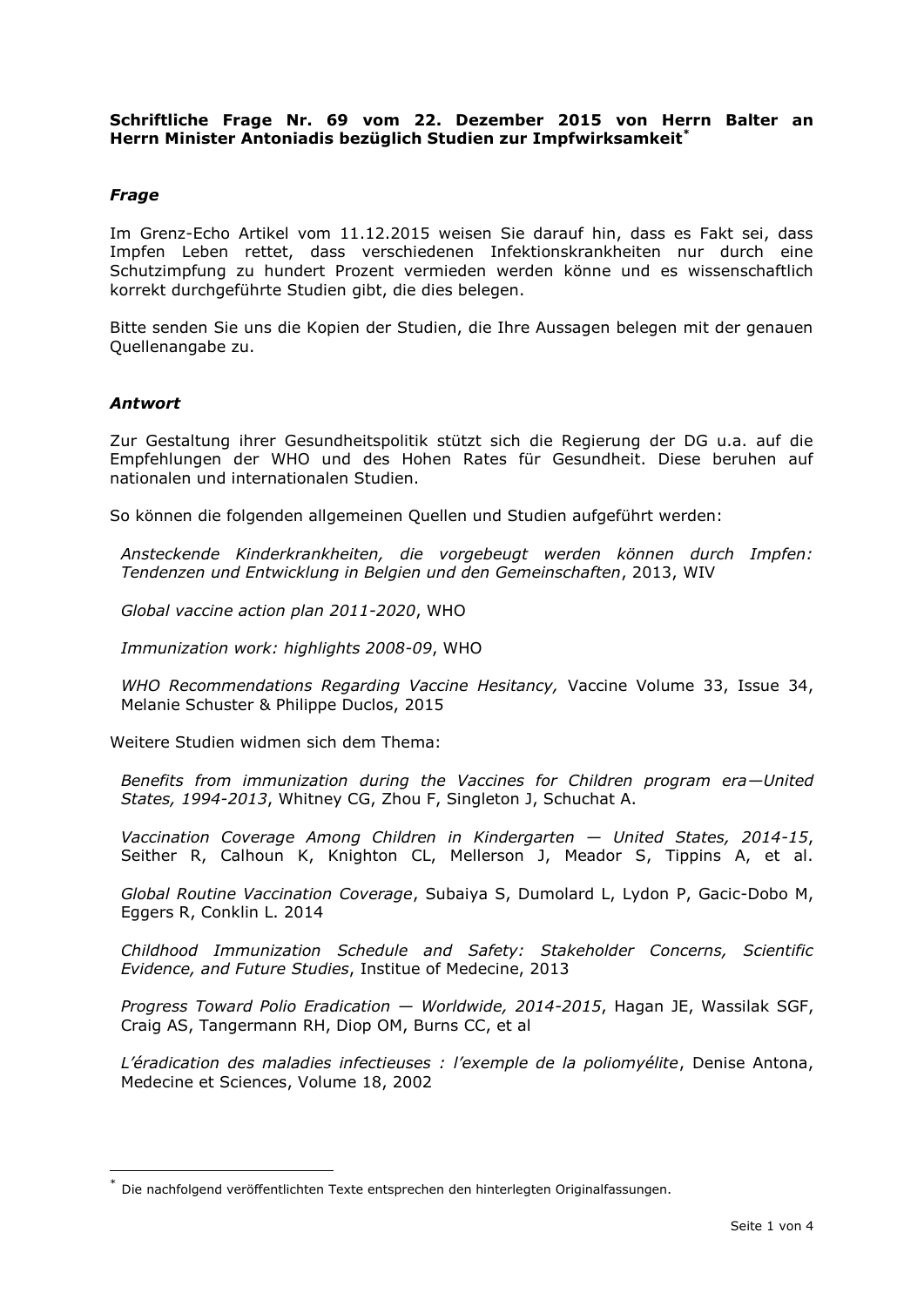Das Impfschema der DG sieht die Impfung gegen Diphterie, H. influenzae B, Hepatitis B., Keuchhusten, Kinderlähmung, Masern, Meningitis, Mumps, Pneumokokken, Röteln, Tetanus, HPV vor.

Hierzu gilt es, u.a. auf die folgende Bibliographie zu verweisen :

Hernan M, Jick S, et al : *Recombinant hepatitis B vaccine and the risk of multiple sclerosis. A prospective study*. Neurology 2004.

Naismith.R.T, Cross A H : *Does hepatitis B vaccine cause multiple sclerosis ?* Neurology 2004

Aguilar L, Alvarado O, Soley C, Abdelnour A, Dagan R, Arguedas A*. Microbiology of the middle ear fluid in Costa Rican children between 2002 and 2007*. Int J Pediatr Otorhinolaryngol 2009

Andrews NJ, Waight PA, Burbidge P, Pearce E, Roalfe L, Zancolli M, et al. *Serotypespecific effectiveness and correlates of protection for the 13-valent pneumococcal conjugate vaccine: a postlicensure indirect cohort study*. Lancet Infect Dis 2014

Angoulvant F, Levy C, Grimprel E, Varon E, Lorrot M, Biscardi S, et al*. Early impact of 13-valent pneumococcal conjugate vaccine on community-acquired pneumonia in children*. Clin Infect Dis 2014

van den Bergh MR, Spijkerman J, Swinnen KM, Francois NA, Pascal TG, Borys D, et al. *Effects of the 10-valent pneumococcal nontypeable Haemophilus influenzae protein Dconjugate vaccine on nasopharyngeal bacterial colonization in young children: a randomized controlled trial*. Clin Infect Dis 2013

Ben-Shimol S, Givon-Lavi N, Leibovitz E, Raiz S, Greenberg D, Dagan R. *Nearelimination of otitis media caused by 13-valent pneumococcal conjugate vaccine (PCV) serotypes in southern Israel shortly after sequential introduction of 7-valent/13-valent* PCV. Clin Infect Dis 2014

Berglund A, Ekelund M, Fletcher MA, Nyman L. *All-cause pneumonia hospitalizations in children <2 years old in sweden, 1998 to 2012: impact of pneumococcal conjugate vaccine introduction*. PLoS One 2014

Cooper D, Yu X, Sidhu M, Nahm MH, Fernsten P, Jansen KU. *The 13-valent pneumococcal conjugate vaccine (PCV13) elicits cross-functional opsonophagocytic killing responses in humans to Streptococcus pneumoniae serotypes 6C and 7A*. Vaccine 2011

Dagan R, Patterson S, Juergens C, Greenberg D, Givon-Lavi N, Porat N, et al. *Comparative immunogenicity and efficacy of 13-valent and 7-valent pneumococcal conjugate vaccines in reducing nasopharyngeal colonization: a randomized double-blind trial*. Clin Infect Dis 2013

Deceuninck G, De Wals P. *Effectiveness of three pneumcoccal conjugate vaccines to prevent invasive pneumococcal disease (IPD) in Quebec*, Canada 2014

De Schutter I, Vergison A, Tuerlinckx D, Raes M, Smet J, Smeesters PR et al. (2014). *Pneumococcal aetiology and serotype distribution in paediatric community-acquired pneumonia*. PloS One 2014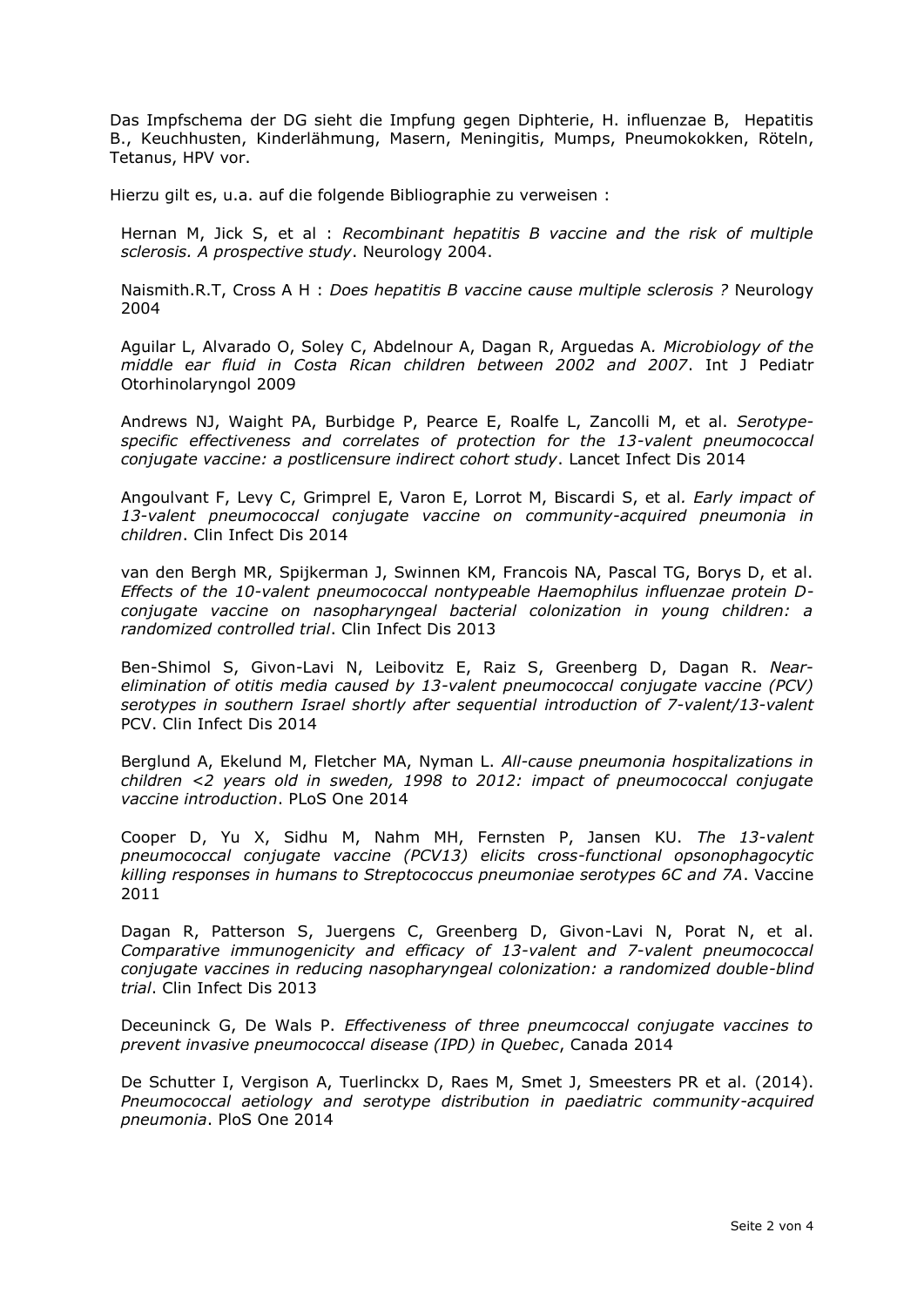De Wals P, Lefebvre B, Markowski F, Deceuninck G, Defay F, Douville-Fradet M, et al. *Impact of 2+1 pneumococcal conjugate vaccine program in the province of Quebec, Canada*. Vaccine 2014

Domingues CM, Verani JR, Montenegro Renoiner EI, de Cunto Brandileone MC, Flannery B, de Oliveira LH, et al*. Effectiveness of ten-valent pneumococcal conjugate vaccine against invasive pneumococcal disease in Brazil: a matched case-control study*. Lancet Respir Med 2014

Esposito S, Tansey S, Thompson A, Razmpour A, Liang J, Jones TR, et al. *Safety and immunogenicity of a 13-valent pneumococcal conjugate vaccine compared to those of a 7-valent pneumococcal conjugate vaccine given as a three-dose series with routine vaccines in healthy infants and toddlers*. Clin Vaccine Immunol 2010

Griffin MR, Mitchel E, Moore MR, Whitney CG, Grijalva CG. *Declines in pneumonia hospitalizations of children aged <2 years associated with the use of pneumococcal conjugate vaccines - Tennessee, 1998-2012*. MMWR Morb Mortal Wkly Rep 2014

Guevara M, Ezpeleta C, Gil-Setas A, Torroba L, Beristain X, Aguinaga A, et al. *Reduced*  incidence of invasive pneumococcal disease after introduction of the 13-valent *conjugate vaccine in Navarre, Spain, 2001-2013*. Vaccine 2014

Hanquet G, Lernout T, Vergison A, Verhaegen J, Kissling E, Tuerlinckx D, et al. *Impact of conjugate 7-valent vaccination in Belgium: addressing methodological challenges.* Vaccine 2011

Harboe ZB, Dalby T, Weinberger DM, Benfield T, Molbak K, Slotved HC, et al. *Impact of 13-valent pneumococcal conjugate vaccination in invasive pneumococcal disease incidence and mortality*. Clin Infect Dis 2014

Hau I, Levy C, Caeymaex L, Cohen R. *Impact of pneumococcal conjugate vaccines on microbial epidemiology and clinical outcomes of acute otitis media*. Paediatr Drugs 2014

Kaplan SL, Barson WJ, Lin PL, Romero JR, Bradley JS, Tan TQ, et al*. Early trends for invasive pneumococcal infections in children after the introduction of the 13-valent pneumococcal conjugate vaccine*. Pediatr Infect Dis J 2013

Kilpi T, Palmu AA, Puumalainen T, Nieminen H*. Effectiveness of the 10-Valent pneumococcal Haemophilus influenzae protein D conjugate vaccine (PhiD-CV10) against hospital-diagnosed pneumonia in infants (FINIP TRIAL)*. Soc. Paediatr. Infect. Dis; 2013.

Knol MJ, Sanders EAM, Vlaminckx B, De Melker HE, Van der Ende E*. Incidence of invasive pneumococcal disease in the Netherlands after introduction of 7-valent and 10 valent pneumococcal conjugate vaccination.* Pneumonia 2014

Lepoutre A, Varon E, Georges S, Dorleans F, Janoir C, Gutmann L, et al. *Impact of the pneumococcal conjugate vaccines on invasive pneumococcal disease in France, 2001- 2012.* Vaccine 2015

Moore M, Taylor T, Pondo T, Barnes M, Petit S, Holtzman C. *Impact of 13-valent pneumococcal conjugate vaccine (PCV13) against invasive pneumococcal disease (IPD) among children <5 years old in the U.S.* Pneumonia 2014